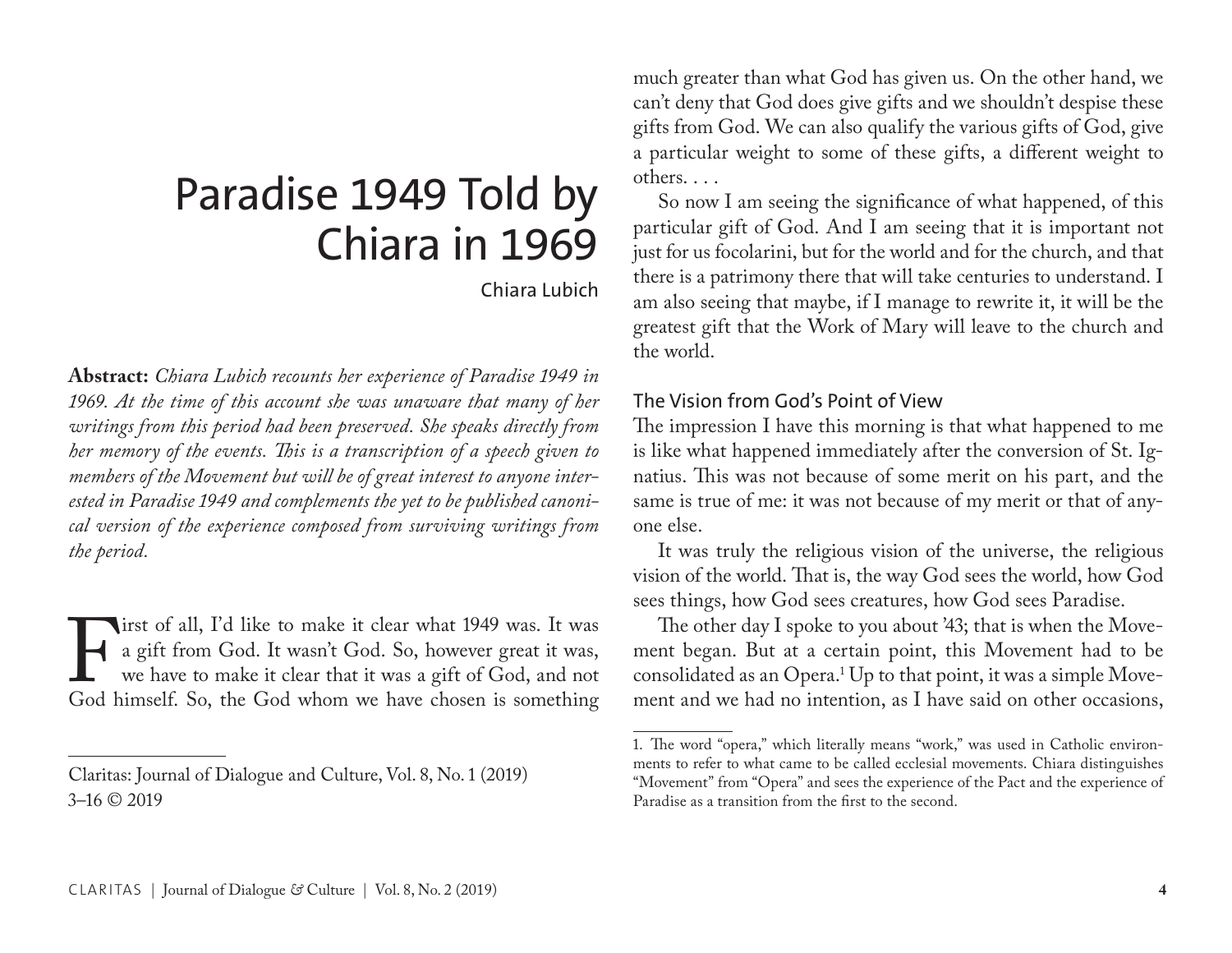to make a rule, because I couldn't understand why approval was needed to be Christians. But at a certain point, God wanted these Christians also to be a particular Opera in the church. This reminded us of Mary, who, although she is but one particular of the whole, is nevertheless everything that she is.

And since at the time Loppiano<sup>2</sup> didn't exist yet, there was no formation. What I understood was that the Lord needed us focolarine to have a kind of novitiate. At the time I had been living the Ideal for five years. The others came later, so they would have had two or three years of Ideal.

Since there was no Loppiano and no school of formation therefore, it was the Teacher, Jesus, [who intervened] and he brought Paradise. And the Trinity was our school, where we learned. What did we learn? Who God is and what the Opera is.

This was the thing that I understood this morning. I had been wondering, "Did I see the Opera?" or "Did I see Paradise?" This morning I understood that I saw both. And so, if I saw Paradise, I saw the vision of the world from God's standpoint. And if I saw the Opera, I saw the Opera and the function that the Opera has in the church. So, just to have an idea . . .

## A Gift of God

If I can recount this to you today, it is like a mother on a feast day, who gathers all the children together and tells them about the wonderful things of the past, those things that never pass, because they keep coming back. Just like a mother who opens up the jewelry box, shows the children what's inside, and then

closes it again quickly so that the child doesn't take anything away from it, so that the child doesn't become too curious. I do the same myself. I open the casket and then I close it up again immediately. Because this is not the moment to show everything. It is not God's will, because God has to make me see everything again, because I was a little disoriented by these first impressions. But then everything else will be told. Maybe not everything, but much will be told.

So, how will we proceed?

That's the thing. It was a gift. And a gift is not God himself. Nevertheless, it was God's gift. And while it is true that in the future this thing will truly be the church's patrimony, it is also true that it is first of all your patrimony, and so it is right that you should have it.

So, how did this thing happen?

In reality, it was also very simple. Indeed, to me it was extremely simple. At the same time, I have such great gratitude to God for what he has done for this Opera that I cannot quantify it.

I said that we *pope*<sup>3</sup> had already done our "external formation."4 And how did we do this? With great commitment, because it is God who is bringing you ahead. And when he wants something, he doesn't have brakes. So, he had made us live these years in a particularly and perhaps uniquely intense way. So, it is only now,

<sup>2.</sup> Loppiano is a little town belonging to the Focolare Movement where in the 1960s the school of formation of the focolarini and focolarine was established.

<sup>3.</sup> Chiara uses the word "pope" affectionately to refer to her female companions with whom she shared the experience of the Focolare. It is a word taken from the dialect of Trent, meaning "girls."

<sup>4.</sup> The "external formation" is a period of formation for focolarini. This period, which comes before the school of formation occurs in Loppiano, is deemed "external" because the candidates are usually not yet integrated into the focolare houses. Above, Chiara references a kind of novitiate. This corresponds to the "external" formation.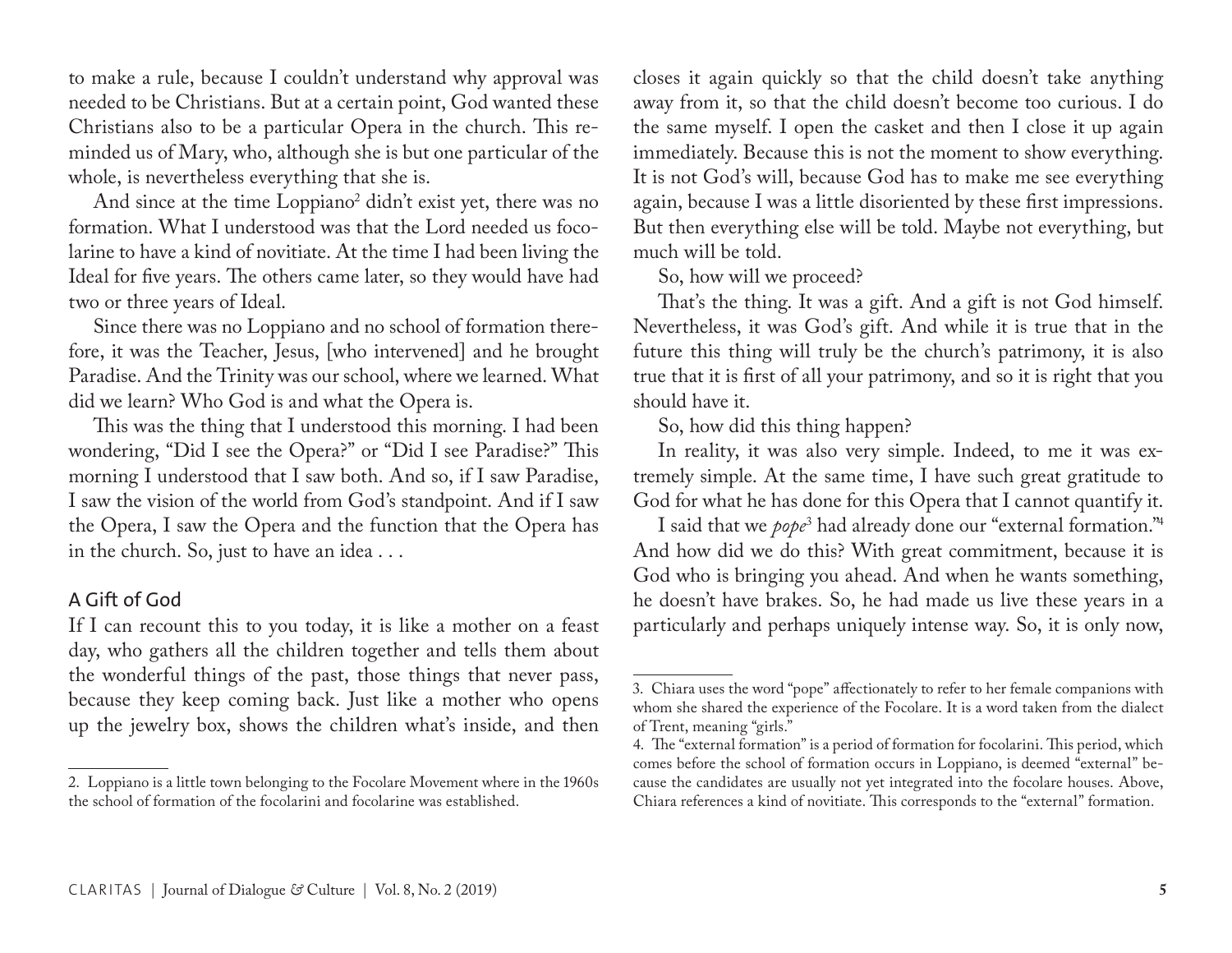with this little group that is learning to live the present moment that we may take up this race again. And we had learned many things. Already in the first moments, the first months, we had understood the fundamental ideas of the Ideal as a spirituality: Jesus in the midst, Jesus Forsaken, charity, everything.

## A Change of Mentality

Where the Lord had focused our attention was especially on the Word of Life and on living it. I remember that we knew the gospel, almost by heart. It is not like now where every month we try to live a Word as best we can and then we do other things. At that time, we did nothing other than living the Word, because we didn't have other particular activities to do. So the Word of God truly entered into us. And if today the Ideal has become the way in which many people think, even outside the Movement, it is because we lived with such intensity that the mentality of that first group of people changed. This mentality, since it was light, moves by itself and is seen by many, if they take it and make it their own.

And it meant putting the whole worldly mentality into question. A divine protest, because it was a divine mentality that was entering a human mentality. But not just the mentality; it was entering our will, entering our affective life, into the whole of our humanity. So, we were being re-evangelized.

And among us *pope* we had had a unique experience, and in this we were directed only by Jesus in the midst, which has never been repeated in such an intense way in the Movement.

This was: you live one Word of Life, a second Word of Life, a third Word of Life, a fourth Word of Life. . . . We understood at a certain point that whatever Word of Life we lived, the practical external effects were the same. So, living "blessed are the pure

of heart" or "the poor in spirit" or "the meek" came to the same thing. Living "love your neighbor as yourself" or "don't do unto others what you would not want done unto you." . . . Whatever Word of Life we lived we reached the same conclusion, that is, we were being called to act in the same way. So everything came to coincide.

And we had discovered that the Word of God was truly the Word of God, even if it was expressed in human terms. And being the Word of God, it was charity. In this way, we had discovered beneath the Word of God the essence that lies beneath, that is God, that is: love.

#### The Fire of the Word of God

In this way, everything became progressively simpler. So much so that in the final months, prior to '49, when one of these Words of God fell into my soul it became fire, flame, and charity. And I lived them with an elasticity that had become like a vortex, a bit like the earth that rotates so much that it appears to be still.

So as soon as the Word of God entered, even before we had time to think about it, it had already become charity.

You might say: "What is this charity?" It is the voice, the voice of God. Yes, the Word of God helped me to amplify what we call the inner voice that guides you and brings you ahead. And this voice had become like a loudspeaker when compared to how we felt it when we were younger, when I used to speak of listening to "that voice" as in the Scripture. And so we heard this voice among the thousands of sounds of the world. And by living the Word of God, this Word entered. And so what were we other than Word and this voice? So inside of me, as soon as a Word came into me it was already flame. So, I felt that inside of me was only love.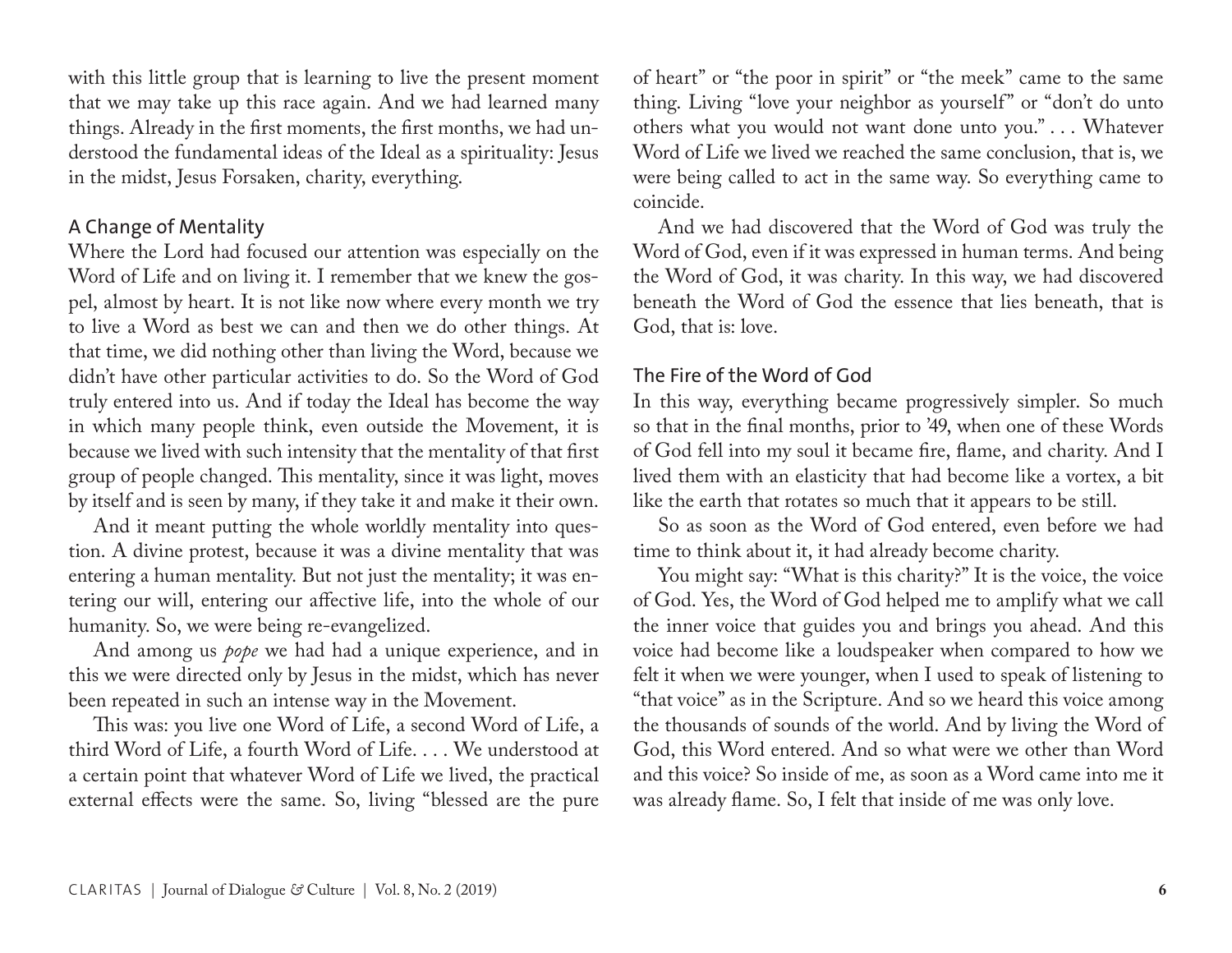We had discovered many other things. For example, how every complete-in-itself Word of God is God, and therefore beneath each is the Trinity. And it was marvelous, because we could see how in every Word of God that we lived, there was a negative aspect and a positive aspect. The "poor" was the negative aspect, while "they shall inherit the kingdom" was the positive aspect. Similarly, the "pure" is the negative aspect, while "they will see God" is the positive aspect. And it was always a purity that was charity, and so it was positive, and a kingdom of God that was charity, and so it was positive. And so, in every Word we had discovered the life of the Most Holy Trinity. So, we had penetrated it not just with contemplation but also with this effect of spiritual life, so that it was the voice of God inside us that guided us.

So we had arrived more or less at this point. Naturally, the first focolarine and focolarini<sup>5</sup> were with me in everything. And whatever I experienced immediately became the experience of everyone. It wasn't that we could live the Word: he had to live the Word. That was the Ideal; it was living. Perhaps in me this thing was even more accentuated, because I was the guide, but we all had this same experience. And so, within us everything was love.

The impression of our soul was the impression of rising, rising, rising, rising as if along a ray—we used to say it this way—of the will of God. But to speak in this way diminishes it. It was a getting ever closer to the sun, ever closer to God. What does this "rising" mean? It means that the further up you go, the more you

leave below the things beneath. They are lost. In fact, my new life, the new life that I had in me, the God who lived in me, had in itself the God of yesterday and of the previous day, and the God of a year ago. So, whatever was behind me collapsed into nothing, because it was all *in* me. So, the impression we had was the impression of climbing, so to speak, of rising ever closer to God.

#### Vacation in the Mountains

That's when 1949 happened. It seems that I had worn myself out a little and was a bit tired. So, the doctor suggested that I take a break in the mountains and leave behind the life of the Movement. And my companions said that I shouldn't go alone and that they would come with me too. So, I agreed of course. But I had no idea what would happen up there. So, having left the Movement behind, we went up into the mountains. I remember—and Father Spiazzi says it too—that Wisdom often uses little external details to communicate with souls and especially inexperienced souls like us. So, I remember the impression that a poster for a film made on us: "Amidst the peaks I'll bear you away." But this was just one sign among many, because God uses many means.

So, when we arrived up in the mountains, I noticed a second phenomenon: that this kind of fire that was inside me—because the Word had become fire as well as Word—was also a voice and that, as soon as it entered into us, the gospel flamed up. And I found myself saying: "I have just finished a first phase of living the Word of God; later I will live it again in a different way, because here everything is becoming fire, everything is becoming God." So if, inside me—and inside the *pope*, I think—things were like this; outside us there was something else. The Lord, through an extraordinary grace, showed me all of nature differently from how

<sup>5.</sup> Focolarine (also referred to here as *pope*) are female members of the focolare houses or communities and Focolarini (also referred to here as *popi*) are male members of those communities.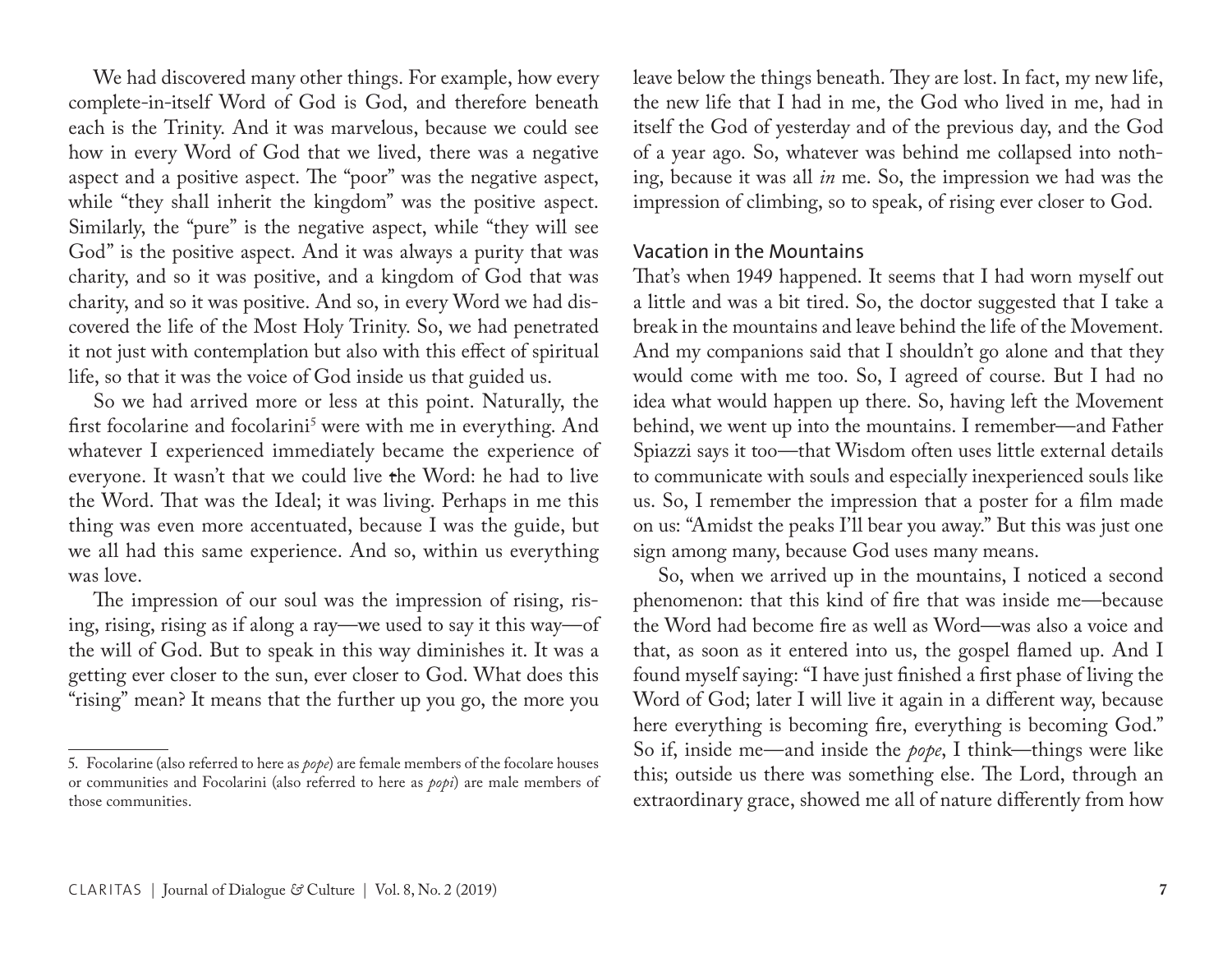I see it now, or how you see it now, or how I myself had seen it previously.

## A Spiritual Sun

So, the vision of God beneath all things was very strong obviously a special grace of God. So, if the pine trees were gilded by the sun, if the streams ran down in their waterfalls glistening in the sunlight, and so on, if the daisies, the other flowers, the sky . . . beneath every created thing that I saw there was a spiritual sun—not the sun—but stronger, and I saw it.

You might ask me: "What did you see, Chiara?"

With the soul.

"But what did you see?"

God who sustains all things. God who holds everything up. "But how did you see it?"

So, I saw that God beneath things made them be not as we see them; they were all linked among themselves by love, all in love with one another.

So if the stream flowed into the sea, it was out of love. If one pine tree rose up beside another, it was out of love. Saying "out of love" is unclear. I saw love, which is God, beneath things, which bound all things together. And this was a blinding sun. And so, the vision of this unity that God gave us or, even better, the vision of God who united everything in creation, was stronger than the things themselves.

I was at this point in the spiritual life when, at a certain moment, Foco came to the mountains. Until that point, I had felt the need to meet someone who . . . , because I felt that the Ideal wasn't a common thing. The *pope* who were with me, in contrast, believed that everything was normal.

# A Sweet Engrafting

This was because the Lord hadn't treated me in a rough way. What he did was he called me and I followed. But he didn't give me visions. He didn't throw me off a horse. Instead he gently engrafted himself onto my nature. So much so that in the first moments, when I explained the Ideal to the *pope*, I explained it in philosophical terms, because that was the language that I knew, having studied philosophy. And so I didn't have other terms with which to say these things, but they weighed me down, they seemed unpleasant to me. So, I said, I should have other words to say these things. But I didn't have other words; my language was philosophical.

So, this light, which also had many episodes in the earlier times of my spiritual life, gradually engrafted itself onto my nature and my life, the life of grace engrafted itself gently, and so we arrived at this point in a sweet way, without violent shifts.

The *pope* believed that this was the Christian life. So much so that Giosi [one of my companions], was amazed that others didn't live in the same way. She said: "How come the members of Catholic Action don't live in the same way?" And the same with the other *pope*; they were like children who drank the same milk. And they thought that everyone drank the same milk. But they didn't understand what the Ideal was, while I had a sense that there was something different from Christianity as normally understood. Deep down inside, I felt the need for someone who would confirm this for me.

# An Important Personality

And so, I met Foco, who was older than me. He was twenty-five years older than me. He was, and is, a well-known personality in the church. He knew the church well, had fought for the church,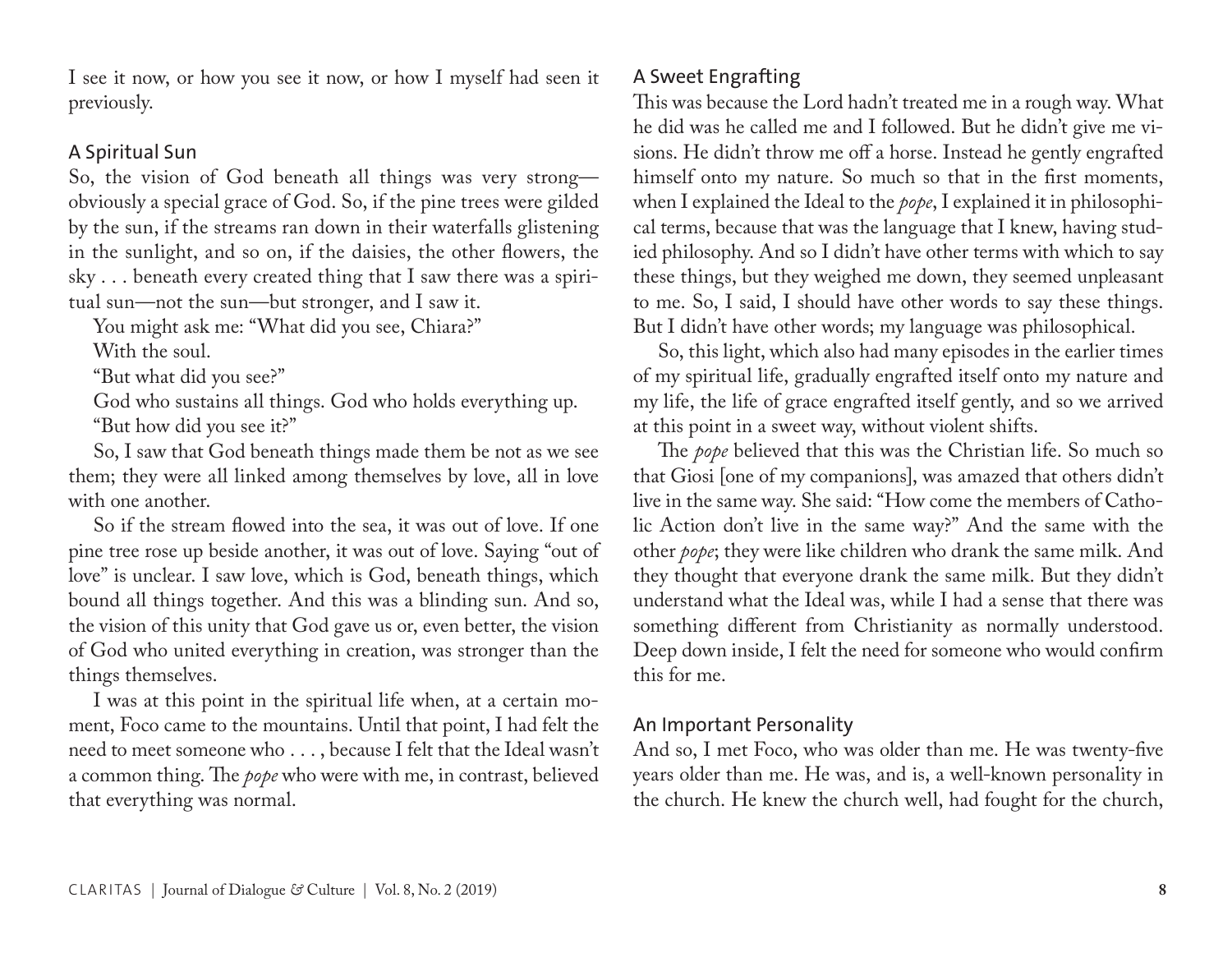had known the saints, had written many biographies of saints—he was a hagiographer—he was the one who had a kind of divine plan or design not to be behind me, following, but ahead of me, helping me to understand what the Ideal was. And this then justified what I felt; that someone could tell me that it was something new. But we needed someone like him to do it.

Throughout his life—his vocation is a splendid thing—Foco had sought a virgin he could follow and bring him to God. He was in love with Saint Catherine and was her follower, and he had sought her and was obviously called to do so. When Foco encountered this spirit [i.e., Chiara herself], there was this great understanding between them immediately. And for me too, in front of him, only 28 years old, like a child . . . he was such an important personality, and I was just a provincial girl. But none of this made much impression on me. What impressed me was the beauty of Foco's soul. He was the Christian, the open Christian, highly intelligent and learned, of great culture, but that culture that is capable of making itself really nothing. That's how Foco was.

So, I met him. He was immediately taken with me. He came up to see us, to meet me in Fiero di Primiero, where I was with the *pope* in that mountain cabin. Actually, it wasn't really much more than a cowshed at the time. It didn't have windows or anything. Eight of us slept there in the same room.

One day something apparently simple happened. Foco comes to me. I don't remember exactly, but it seems that I had already been speaking with him about the Word of God and, above all, what I had been saying was how everything had gone up in flames for me, and how the Word par excellence was "My God, My God, why . . . ," that is, it was Jesus Forsaken, which for me was Jesus in his fullest expression—final in the sense of redeemer—the way he had really annihilated himself, made himself nothing. . . . And so I said, "All the Words of God basically amount to this: nothingness and everything. On the nothing that we are, there is the everything that is God."

As I remember, I was explaining Jesus Forsaken in this way, as the Word of God. Because if Jesus is the Word, he is the Word of God; Jesus in his dereliction is the Word unfurled, fully open and explained. Jesus, who took the nothingness upon himself and filled it up: the vanity of all things and filled them up and divinized them. And it's him: God. . . . So, Jesus Forsaken was everything, he was the Word. I explained these things to Foco, and he followed and understood. And I explained them to the *pope* too, and they followed and understood.

#### A Special Pact

One day, Foco called me aside; he felt called to say this to me: "Listen, I want to become a saint. So, I want to bind myself tightly, as Saint Catherine says, and so I would like to make a vow of obedience to you, Chiara. Because I have the impression that God has chosen you, and all of my life I have sought a virgin to be able to follow her. And I think I have found her. I want to do your will, Chiara, and I think it is God's will that I do so." He said, "In this way, Chiara, we will become saints." And he gave me an example: Saint Francis de Sales and Saint Jane de Chantal, who had become saints together.

I listened, but I didn't like the idea. Something within me reacted negatively to the idea. I had two feelings together. One said, "Here Foco is under the action of a grace; we shouldn't waste this grace." The other feeling said, "No, not just two of us. All should be one, not just two being one. That, 'all might be one' (Jn 17:21),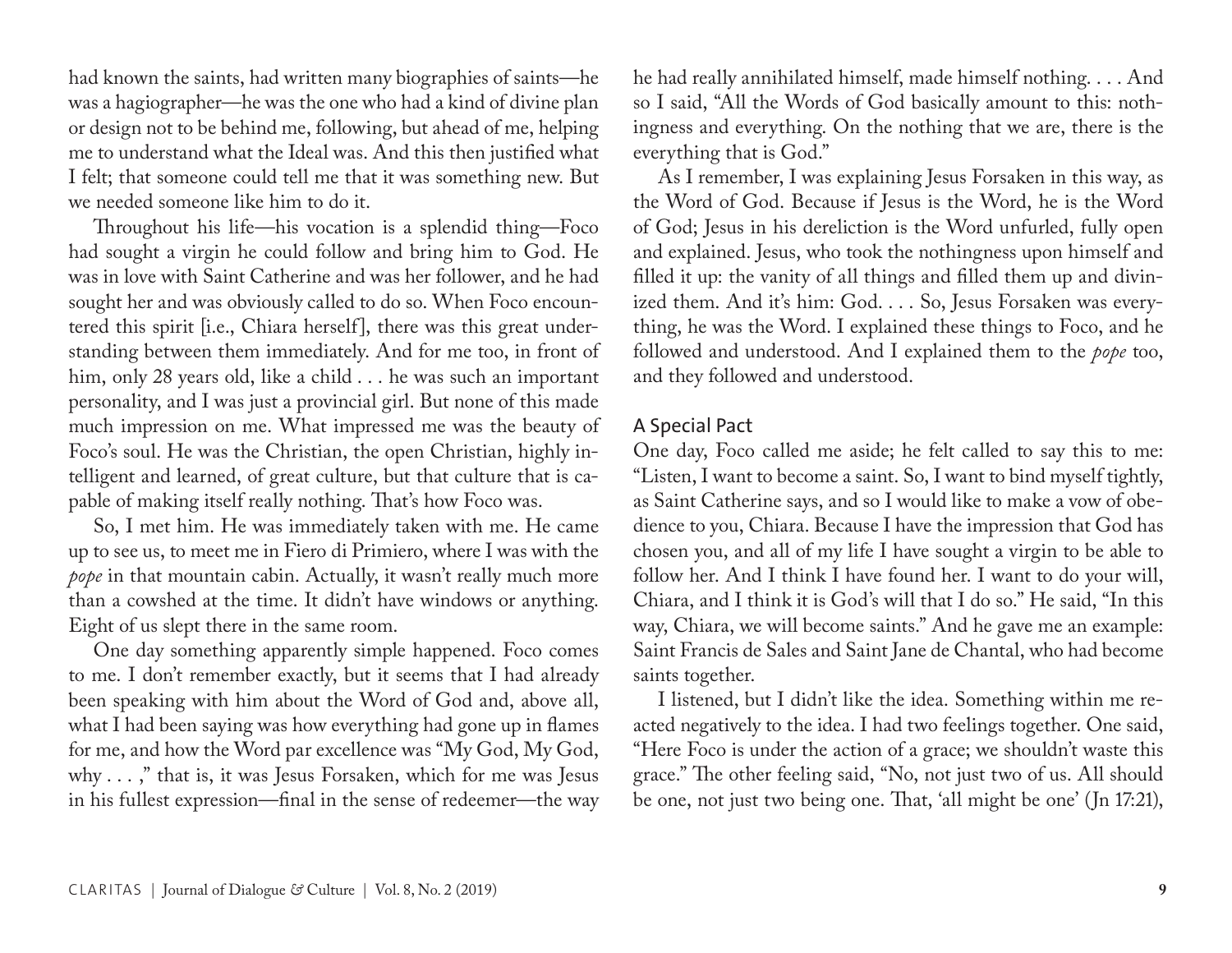not two might be one. Yes, Saint Francis de Sales might have become a saint in that way, but this is not my path: all, all one." And I didn't understand the part about obedience either. I said: "A vow to me? Why? One with me and with everyone. $^6$  Why obedience to me?" The Opera didn't exist at the time. But I didn't say these things to him at the time, because it would have been like a mortification.

So I said to Foco, "Look, it might be that what you feel is really from God. But not two one, all one. But it may really be that it is from God so we shouldn't waste it. . . . You know my life, it is to be nothing, because I live Jesus Forsaken, and so I exist if I am nothing. He is everything, I am the nothingness. So, if I want to be what I truly am, I have to be nothing, and in this way I exist. And you are nothing, because you too are Jesus Forsaken. We have to live this nothingness. If we are this nothingness, then we are what we are, because we put ourselves in our true being. As Saint Catherine said: 'I am nothing, you are Everything.'"

And I had learned this following Jesus Forsaken, and Foco had understood it. So I said, "Let's do this. Tomorrow, when we go to Mass and there, when Jesus-Eucharist enters into me and when Jesus-Eucharist enters into you, he will enter into an empty chalice because there is nothing there. So we, who are nothing, will say to him . . . I will say, 'Jesus, make unity with Jesus-Eucharist in him, and bring about that unity that you want with [Foco's] soul.'"So we went to the church, to Mass, and at Communion, Jesus entered our heart. At Communion I really made this pact and said to Jesus: "On the nothingness of me, which I am, I ask you to make this pact of unity with you on the nothingness of Foco who is there."

#### In the Bosom of the Trinity

We left the church. Foco had to go back in through the sacristy to give a talk to the Capuchin Fathers. I felt urged to return to the church itself. I entered the church and went in front of the tabernacle. And, in front of the tabernacle I was about to begin a prayer to Jesus-Eucharist, beginning, "Jesus . . ." But I couldn't say it because Jesus was here. I too was him. It was me. I was one with him. I was him. I couldn't call myself. And I found myself as a person on the peak of a very, very high mountain, as though I was on a very fine point, fine like a needle. And one.

So [I was on] a very high mountain, but incapable of calling out to the one who I was. The Eucharist doesn't call out to itself. And there I heard a word emerge from my mouth: "Father."

And in that moment, I found myself in the bosom of the Most Holy Trinity.

You might ask me: "How did it happen? What did you see?"

It was as if I had entered into an immense abyss, like the universe, but even greater. I saw it, not with these eyes, but with the eyes of the soul. I almost didn't have these eyes, didn't have these eyes. And to the eyes of my soul it appeared to be all made of gold, all flames. And I found myself there. And I realized that the one who had put the word "*Abba*, Father" on my lips had been the Holy Spirit. And that Jesus-Eucharist, the bond of unity, had been truly the bond of unity between me and Foco. And that he alone remained on these two nothingnesses. And that our two rays had arrived at the point where they converge in the sun. And it was as if I had arrived in this infinite sun. And that outside of me had

<sup>6.</sup> She means that the unity that was her ideal was a unity between all people, and not between two individuals.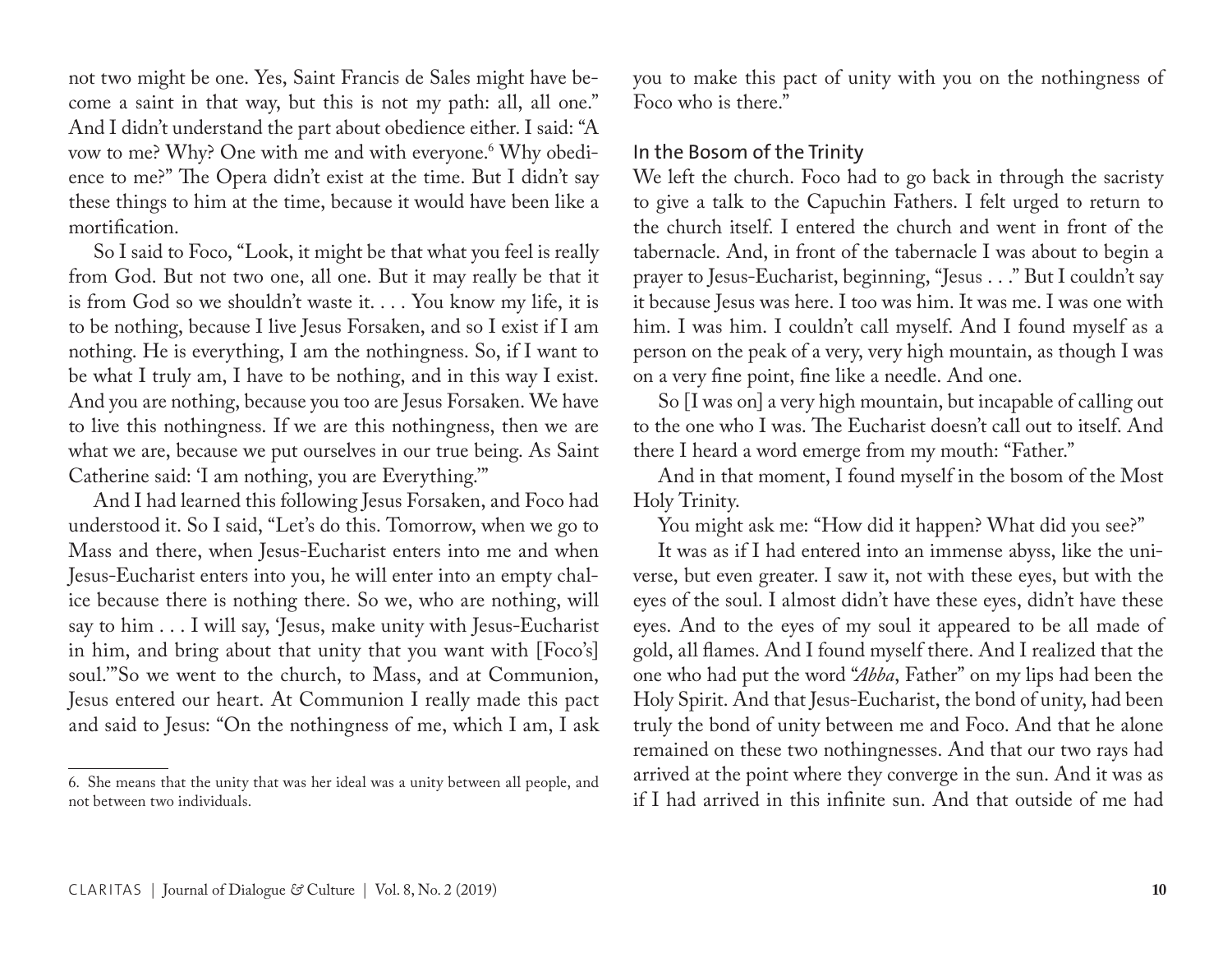remained created reality. And I understood that I had entered into the uncreated: into God, into the bosom of the Father. I didn't see what was in Paradise. I couldn't distinguish anything, but this did not disturb me. It was infinite, but I felt very much at home.

Foco came out from his meeting with the Fathers. "Come," I said to him. We went around the church and walked over to and sat on a bench. I said, "Listen to what happened to me. Do you know where we are?" And I explained. Foco listened.

Then I went home. And I loved the *pope*. And the *pope* had followed me to that point, and I wanted to tell them everything. So I gathered them together and told them. I said what was happening to me and what I saw. I said, "Listen, come with us. On your own tomorrow, ask Jesus-Eucharist in you to make the pact of unity on the nothingness of you with Jesus-Eucharist in me and in Foco."

#### A "Small Company" in the Bosom of the Father

The following day, the *pope* went to church. I remember that they were in the pew behind me and they did as I had suggested. Then they came out from the church and said to me, "Chiara, what do you see?" I answered, "I saw in the bosom of the Father a small company: that's us." So, the *pope* were so taken because I communicated these things to them, and as I was telling them these things, I was also giving them these things. And the *pope* saw the things with my eyes. And they too felt themselves to be in the bosom of the Father. And they too saw these things.

I said, "Something new is beginning here. Where will we end up? I don't know. Now, tomorrow we will renew our communion with God—what will happen? I don't know." We entered the church and received Communion. And then we were accustomed to doing the following: we lived that reality, so that even though we were doing our various jobs, even though we continued doing the normal things, our walks and so on, we were there. And at 6:00 in the evening, we went in front of that statue of Our Lady there, in Tonadico, to have meditation.

And I said something very strange to the *pope*, that was not at all common. The meditation was quite different from the normal one. I said, "Don't think about anything, anything at all." Because I had understood, in Paradise, that this little company, even though in a certain way I did see it made up of a group of persons. . . . I didn't call it a group anymore, since the warmth of the Trinity and God's Spirit, which was stronger than any of our individual spirits, had fused us into one, and I called this the "Soul," with a capital S. We were the Soul.

And I told them: "The Soul has a center." Years later, I learned that Saint Teresa of Avila says that the soul has a center. Only that, in her case, it was an individual spirituality, while here it was a collective spirituality. And it was evident that the center of the Soul was here.7

So I said to the *pope*, "Come, adore Jesus during meditation, but while adoring him, become nothing. You have to be nothing, so that he can tell us what he has brought about through the new communion." So the *pope* made this effort to not think, to not be. So this was the maximum meditation, right? And I did the very same, while waiting for God to help me understand what the new communion had brought about. Because there were two communions: the daily Communion with him, and the communion with the *pope*, among us. I gave everything to them. And then we went

<sup>7.</sup> Chiara uses the word "here" to refer to herself.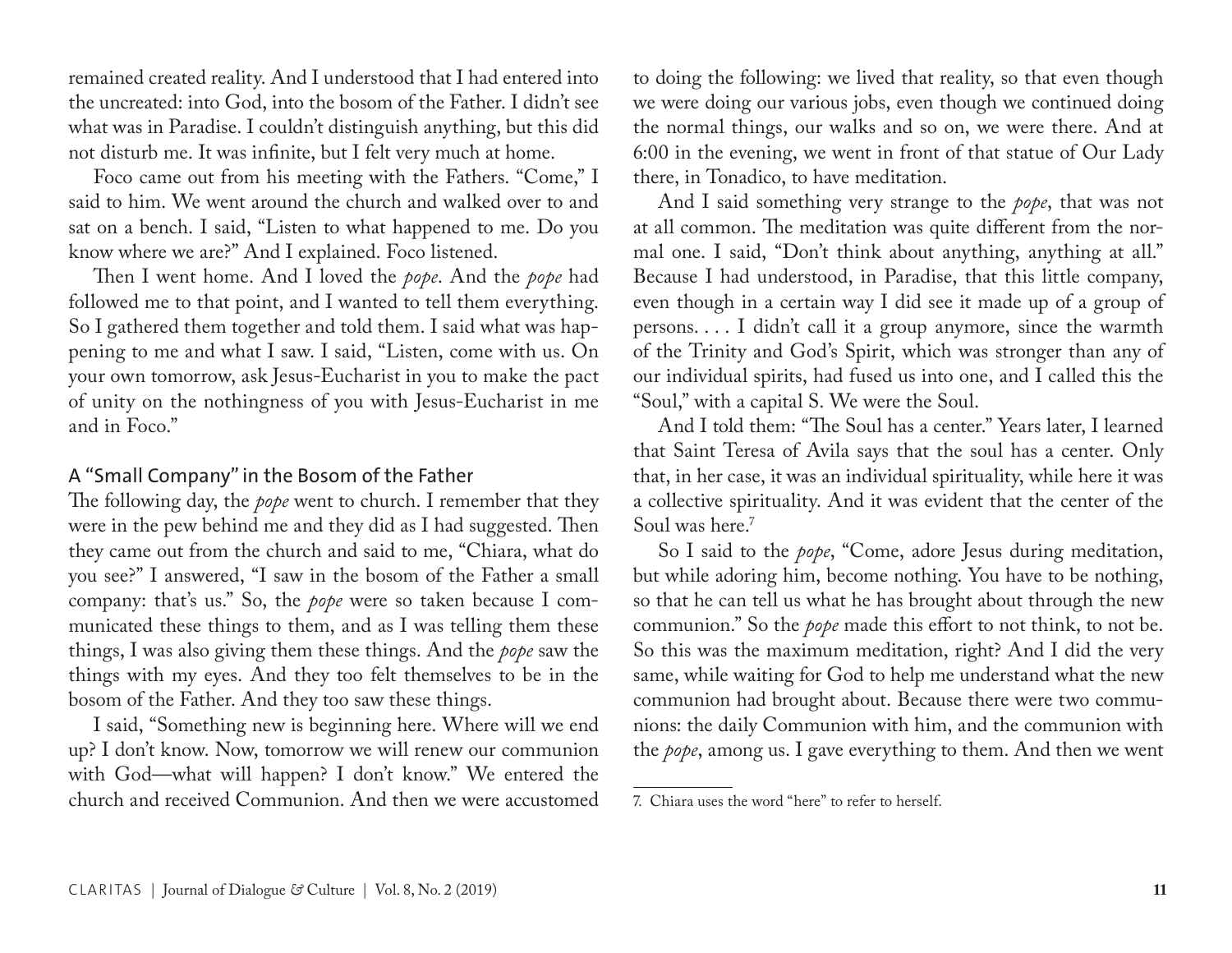to Jesus to receive whatever he would have given us and then I communicated this to the *pope* and then we went back to him.

## The Word of God

So, that evening, we go for the meditation. I gather myself in the Trinity, within. . . . On television the other day, I saw the photograph of the earth seen from the moon, where you can see a part of the moon, and the earth far beyond. And you might say, "Was it something like that Chiara?" Yes, it was also something like that. Because God adapted these visions to my eyes. But it was infinitely [more]. . . . I can't explain it.

So anyway, in the meditation that evening, I went to the meditation and I spent a moment recollected with Jesus, without a thought, and I felt that from all . . . - if I can express it like this—from all of the infinite walls of the bosom of the Father, there was a single word pronounced, but in an infinite number of ways: "Love." And it came to be concentrated in the bosom of the Father. And it was the Son.

And there the Lord had me understand that the Father, expressing himself, who is charity, who is love, generates the Son, the light: himself. And there I understood an infinite number of things. I understood . . . —ah, I can't explain it.

Then I went out with the *pope*. And they said to me: "Where are we? What do we see?" I said, "I saw the Word of God."

"What's that?"

I remember that I was up near a little church, in Tonadico, and there was a wonderful sunset, and the sun had just disappeared behind the mountain, and rays of light were shooting up. I told them: "There, that's how it is. The Word is the splendor of the Father—the Father is the sun—he is the splendor of the Father."

But then I understood, and it was he who helped me to understand it, that if the Trinity, the Father, in his bosom generates the Word, who is God, it's like, using a human illustration, the converging rays of the sun. In creation he created all things, while looking at the Son, as if by diverging rays. And through the Son all things had been made. And there was the footprint of the Word in all things. And of all things, there were many that at the end of the world, having returned to the bosom of the Father, would have returned like many Word [*sic*] in one Word.8 In the created world there were many plants, in the Word was the plant. Many flowers, but in the Word was the flower. Many mountains, but in the Word was the mountain. Many stars, but in the Word. . . . And that at the end of the world these rays would have been drawn back into the bosom of the Father, and they would have constituted new heavens and a new earth.

Then, among us *pope*, we asked ourselves: "What's going to happen next?"

# A Portion of Church

And so we wanted to prove to ourselves how incapable humanity is of understanding God's mind, and we said, "Let's see if we can guess what we will see next, so that later, when it's something entirely different, we will see God's triumph over the human." So I said, "Logically now we're going to see the Holy Spirit, no? That's how it's going to be. You will see, you will see." And, so, all of us together, all of us inside the Trinity—the Soul was in the Trinity—went to the new Communion, and the *pope* consistently

<sup>8.</sup> Chiara says, "many Word [*sic*] in one Word," presumably to emphasize the radical unity of the many when they converge in the Word who is in the bosom of the Father.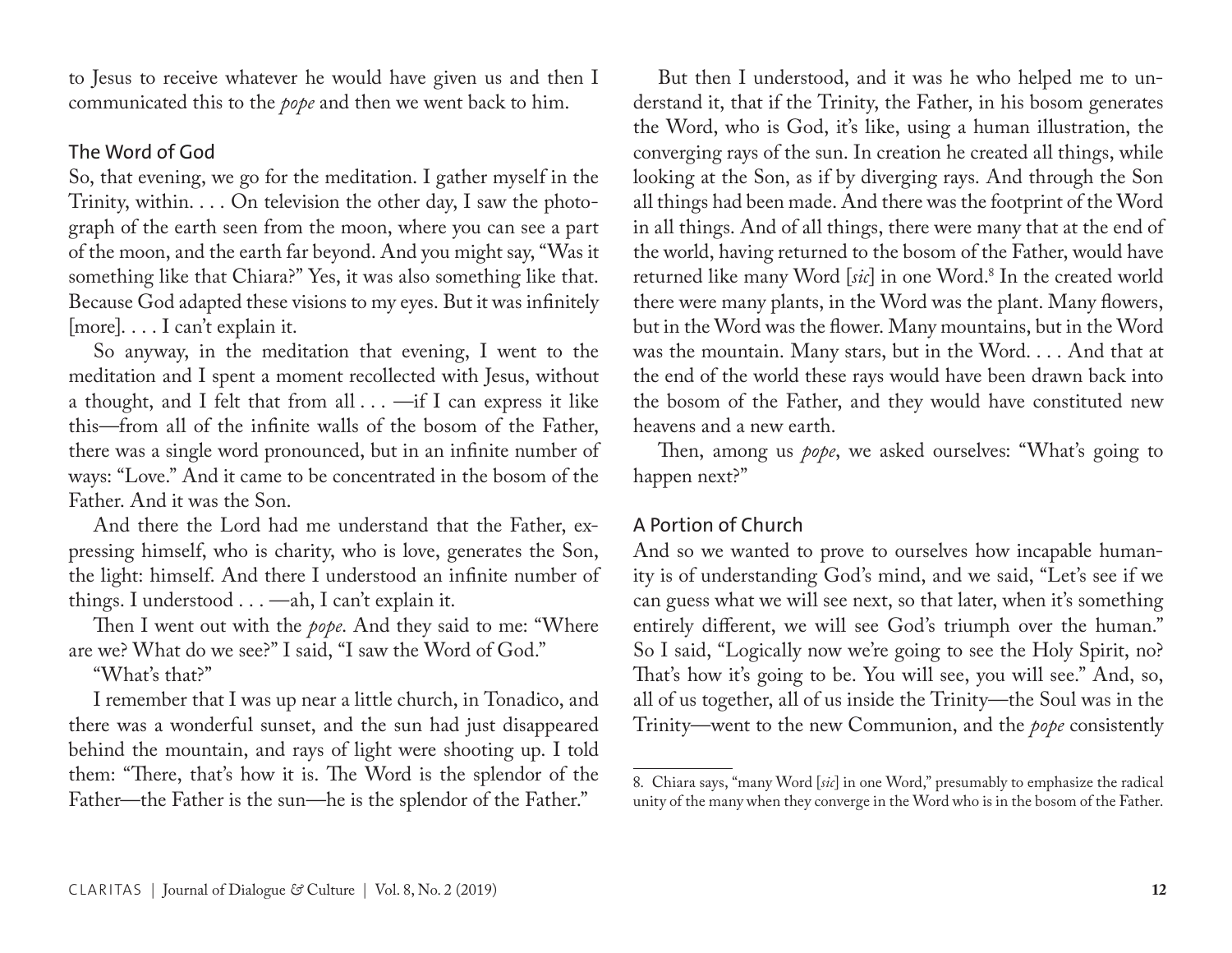lived that new reality that was there on the basis of their nothingness, their silence.

And in this new reality we understood something. During the meditation in the evening—then the *pope* were waiting for me outside—we understood that the Word was marrying the Soul, and that the Soul was Church, was a little piece of Church. I don't know how to say it.

Then we understood, and I felt it, as if the Word was saying to the Soul—which was nothing other than Jesus in our midst, "You are my beloved Son." And I understood that he was going to tell me everything, that the Word would explain everything to me: all of creation and all of the Uncreated.

#### At the End of the World

Then I understood how at the end of the world there will be Paradise and Hell. And I understood that these rays, that had diverged from the center of Paradise in creation bringing order, love, and life to creation, would be withdrawn from creation at the end of the world, leaving whatever remained without order, love, and life. That what remained would be Hell. And that in what remained there would be no unity. Such that fire would not make unity with cold. There would not be anything lukewarm. Rather, there would be "fire and gnashing of teeth." And I understood that whatever remained outside the Trinity would have been like a corpse. It will have eyes made for seeing but which no longer see; a breast made to rise and breathe but which would no longer rise; a heart made for loving but which would no longer be able to love. I understood that the men and women who remained outside, outside of Paradise, would have tried to meet one another, but that every meeting would have become a

fight and that forever they would move from disunity to disunity, from disunity to disunity, from disunity to disunity. And that either one would continue running and the other would always be still, because there wasn't unity, because order will have been withdrawn.

Meanwhile, in heaven I saw the opposite. That the meetings of souls, that every soul who had returned to heaven by their own will, would have been a Word of God that, lost—as we had tried to do ourselves—making themselves nothing in the Word, would have been Word in the Word. And that [if] I had not returned to Paradise, he would not have lost anything of me, nor would the blessed in heaven be missing anything of me, since they would see me in the Word of God, from which I had come forth. They would see the Idea of me. And that Paradise would not suffer because of my absence. And that even those things that might have been in the future would have been seen in God. In that case, the blessed would have gained, because they would have participated, as free and immortal, in the joy of God himself. They would have been God in God, Word in Word.

#### Ever New Meetings

And I understood that every Word would have been God. And that the meeting of two creatures up there would have been a song of songs. And that if we go up there, for example, at a certain point we would all be together like a rosebud. Then, in a different moment—because of the distinction which is intrinsic to the trinitarian life—we would have distinguished ourselves . . . , and each one of us would have been a rose, and that this would have then opened up into many petals, but that each one of these was Word and that therefore it would open up into many petals. Then,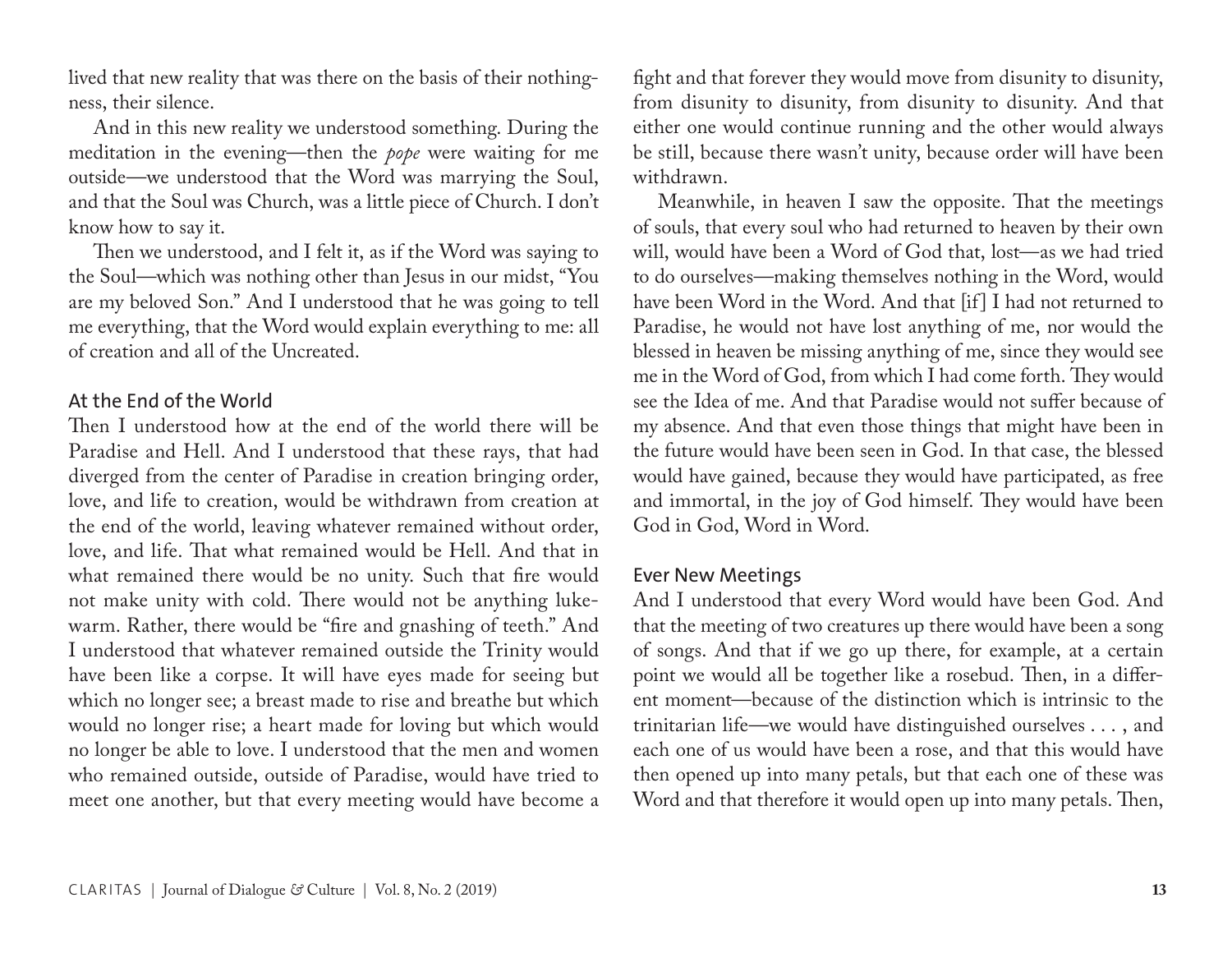many meetings, then dances, then different forms of musics;<sup>9</sup> then Paradise, blessedness, happiness, God.

Then I understood that Jesus Forsaken had made the nothingness his own. He had become sin, which means nothingness: *the* nothing. And that he had incarnated the word: "All is vanity of vanities"; and another: "The heavens and the earth will pass away." He had incarnated this emptiness when he made himself forsaken. He had also made himself that word then: "The heavens and the earth will pass away," and he had divinized this word bringing it into heaven. And that the thought of the existence of Hell would not be disgusting in heaven Because Hell. . . . Jesus in his dereliction, made himself sin, and therefore nothingness, and therefore Hell. So, for those who were in Paradise, looking at Hell they would have seen Jesus Forsaken.

And I understood therefore that for Paradise, Hell would have been Paradise. And that Jesus Forsaken's cry, which was his final cry on the cross, was like a swan song of the Son of God on earth. And that for Paradise, Hell would have been super-Paradise, the Paradise of Paradise. And that in the other life there would not have been that division, disunity, that lack of harmony. Instead, everything would have been made harmonious by Jesus Forsaken.

Then I explained all of these things to the *pope*, even though I did not see all of this in heaven. I just saw this infinite abyss in which the Soul did not feel disoriented even though we were so small. As if everything was full, and as if everything was home, and it was infinite.

## A Blue Sky Containing the Sun

Then we went back to Communion, after having explained these things and lived them. And we said: "What will we see next?" But we didn't know the answer.

So, we went back to Communion. And the Lord helped me understand Mary, using my imagination but also my reason. I had never understood her in this way. I discovered that I hadn't really known Mary at all. And he showed her to me when we were in the bosom of the Trinity. And he gave me this concept: as the blue sky contains the sun, so Mary had been made so great as to contain God himself. I had not had this sense of the measure of Mary. And I was stunned. And I said to the *pope* that I used to have another concept of Mary, like . . . I thought of her as a Christian first, like a little statue, like one of those little statues of Our Lady. I had never had the idea of Mary in all her greatness, as I had seen her in Paradise. And I explained it to the *pope*. And it was then that the first understanding of Mary was born. It was as if he was saying to me: "I made Mary great, even greater than myself—but it is he who had made her so great—because she contained me."

And so, I go to the *pope* and say: "What's going on! We are in the Trinity, the Soul has married the Word, the Word has married the Soul, we are Church. Now he has introduced Mary to us: Why? Why not the Holy Spirit?" Then I understood. The third, fourth, and fifth day had come; I don't know exactly; and we went back to Communion. And at Communion. . . . We were always ready for anything unexpected, but it is as though I didn't expect it, because I wasn't the kind of person that these things happened to, except that these also had a powerful influence, weighing down my body, to the extent that I felt as though I was going to explode

<sup>9.</sup> Chiara writes "musiche," which is the plural of "musica." Music is uncountable in English, but in this case the translator has preferred to preserve the plural.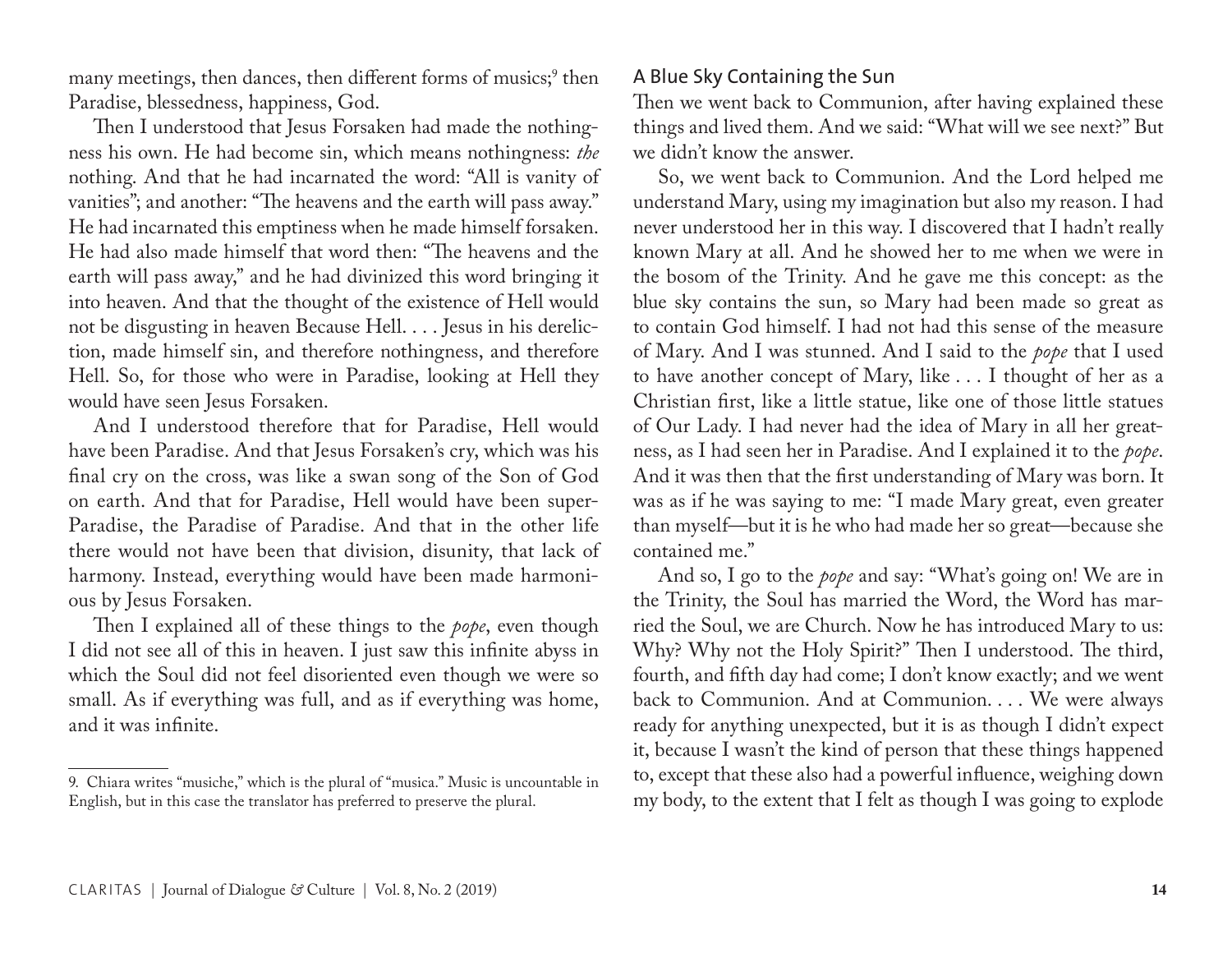as soon as the illumination came to me sometimes in the pew, where I was amidst the *pope*.

#### The Atmosphere of Heaven

And we went before the statue of Mary. And at a certain moment we begin adoring Jesus in the Eucharist, in the tabernacle. And I become aware—and this was the strangest thing yet—of something like a little breeze coming out of the tabernacle, like a waft of air, like a waft of air. I looked, and later I checked to see if the windows were open or closed. But they were sealed windows.

I didn't understand what it was, but I understood that something was coming out from the tabernacle and was coming toward me. And without having ever, ever thought about it, I saw a dove—it was probably about twenty centimeters across—come out of the tabernacle. And I realized that it was the Holy Spirit. And that the soul of the tabernacle, the air . . . I realized that the Holy Spirit was in the heart of Jesus in the tabernacle. And it came out. It came out and came toward me. It positioned itself above my head and those of the *pope*, and slowly circled in very, very, very slow circles. And then it stopped as if in the position to shed light. But it didn't shed light.

And there in the Trinity, I understood that the Holy Spirit, spouse of the Virgin Mary, closed the Trinity. He had allowed his spouse to come first, set as a jewel in the Trinity. And that the Son, the Word, having wed the Soul, had shown his Mother to it. And that he was conducting us on a honeymoon voyage, showing us all of his treasures. These were just the first of many. The treasures of the uncreated and of creation. And I realized that within, in the bosom of the Father, the atmosphere of the Father, the atmosphere of Paradise, was the Holy Spirit: it was the Holy Spirit.

# A Kaleidoscope of Visions

Things kept happening. Every day a new vision. And after a few days there was more than one vision a day. And it was the Soul that saw all of these things, the little Church that God then consecrated to Mary, as it had to become another Mary in the world, in the church. And how we were destined to be a little Mary. That was another vision that I had.

I saw the Opera as it would be and as it now is. I was at the heart of this Opera, in the center, veiled. Then later I understood that it was the presence of someone else who, together with me, had as a vocation in this Opera—as I used to say—to set the tone in the Opera. And that person who was "veiled"—at the time I didn't know who it was so I couldn't understand it—would be an assistant, someone who would represent the church for me. Maybe it was Father Foresi,<sup>10</sup> who was not yet there. And around me, as in a semicircle, the *pope*. And then the first *popi*. And behind them, the religious orders and all of the church.

Then, for example, at a certain moment in this immense sea, ocean, indeed universe, that I was telling you about, that I had seen made of gold and flames, I don't know, at a certain moment there was like a leap forward, as when from the light, the seven colors [of the rainbow] emerge, and I saw a majestic landscape, as the new heavens and new earth will be. And there were trees and there were birds and there were flowers.

That which previously had been uniform was all of a sudden full of colors. And I saw heaven within, as it will be. And then

<sup>10.</sup> This is Pasquale Foresi, one of the first focolarini and considered by Chiara a cofounder of the Movement. He became the first focolarino to be ordained presbyter in 1954 and became the Movement's first copresident.